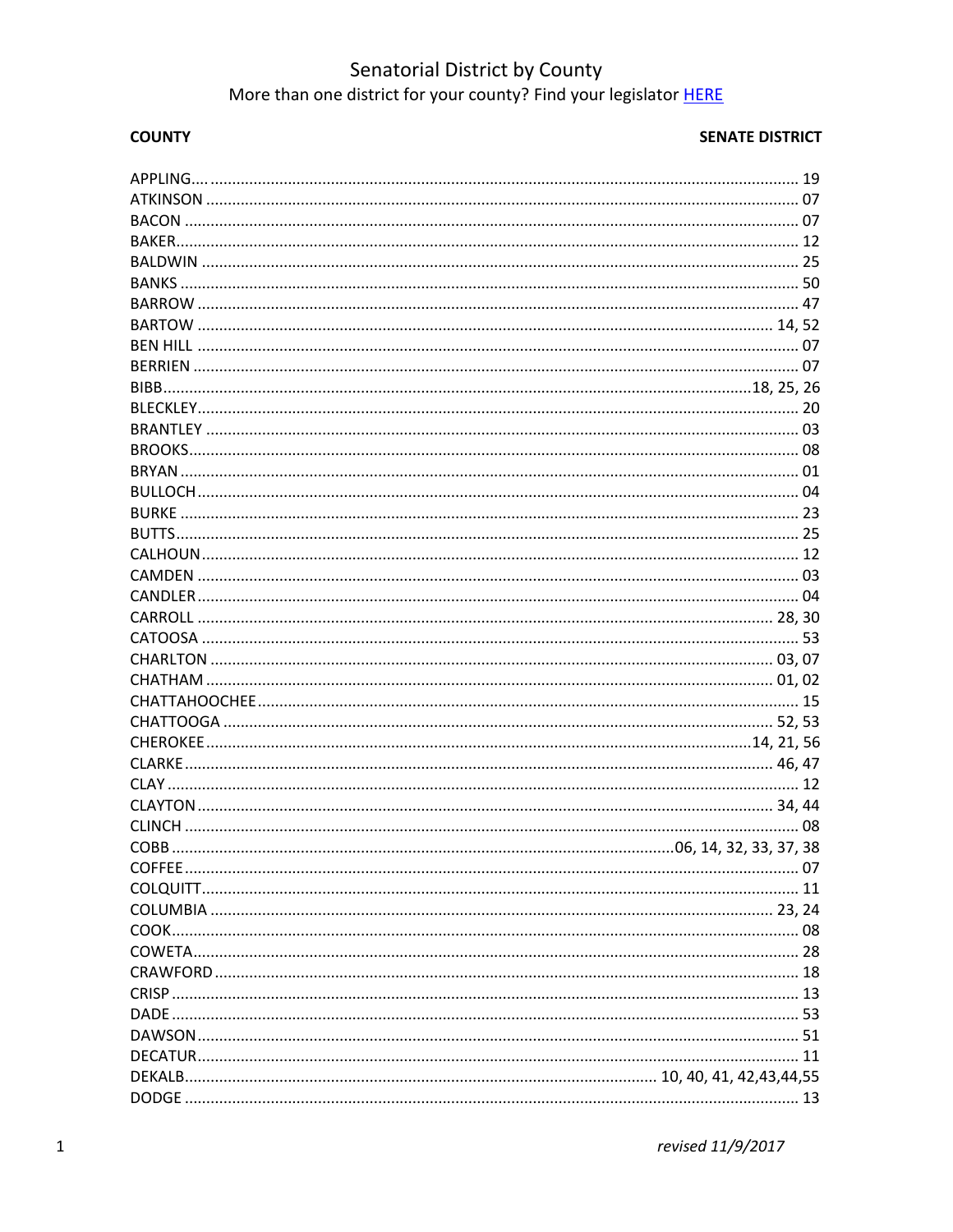## Senatorial District by County

### **COUNTY**

| IASPER. |  |
|---------|--|
|         |  |
|         |  |
|         |  |
|         |  |
|         |  |
|         |  |
|         |  |
|         |  |
|         |  |
|         |  |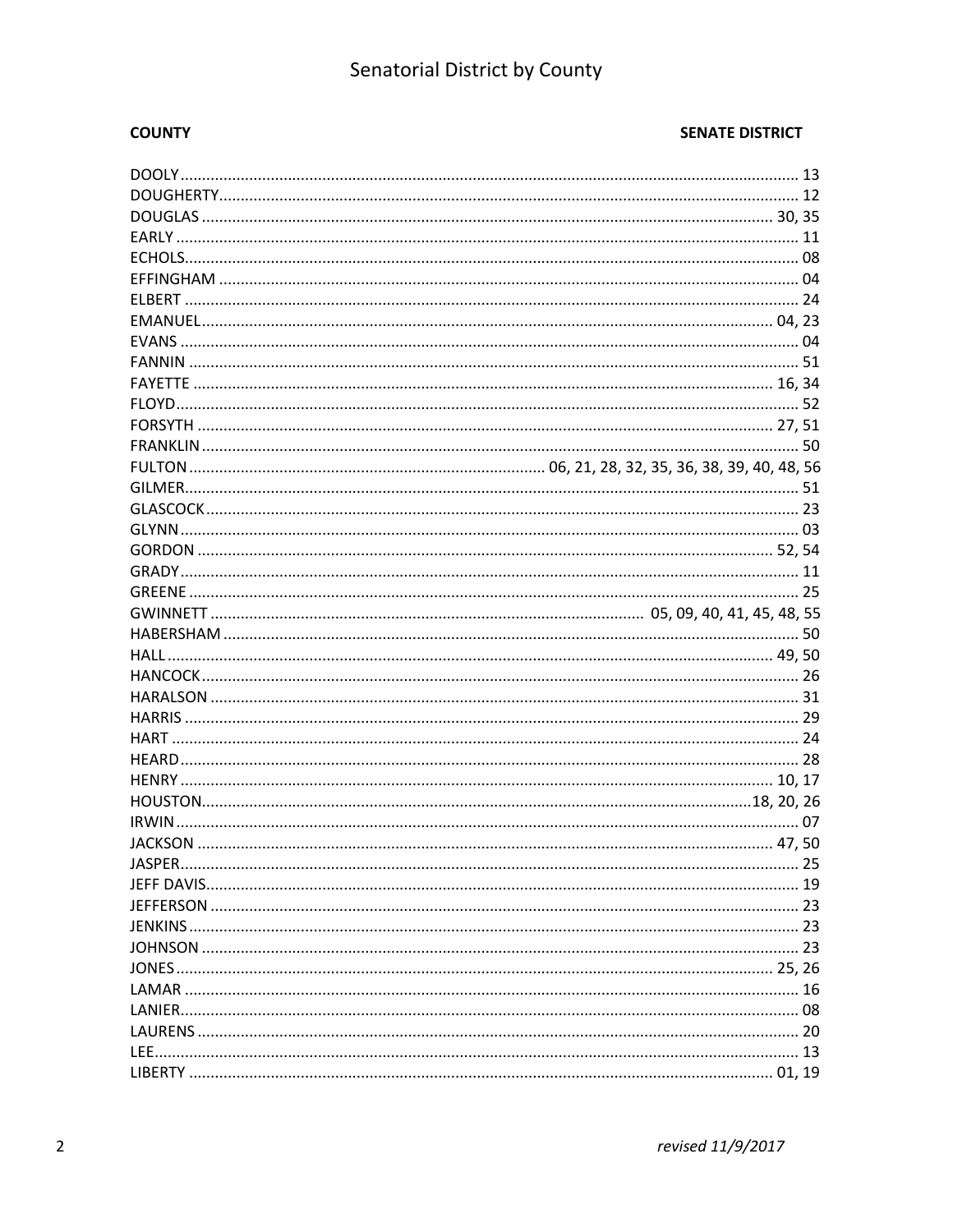## Senatorial District by County

### **COUNTY**

| SCHLEY. |  |
|---------|--|
|         |  |
|         |  |
|         |  |
|         |  |
|         |  |
|         |  |
|         |  |
|         |  |
|         |  |
|         |  |
|         |  |